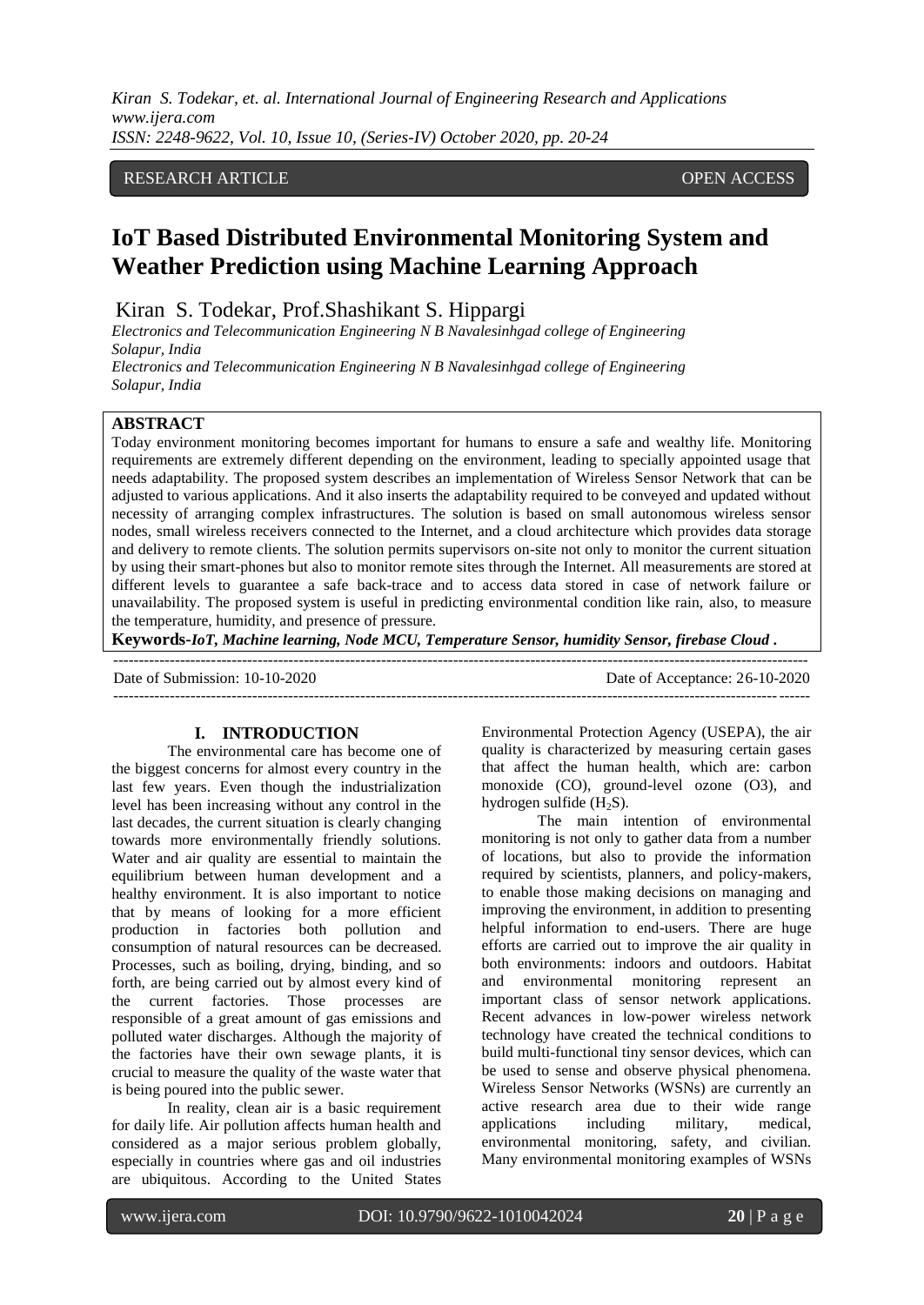*Kiran S. Todekar, et. al. International Journal of Engineering Research and Applications www.ijera.com ISSN: 2248-9622, Vol. 10, Issue 10, (Series-IV) October 2020, pp. 20-24*

are already presented in the literature and developed for different purposes.



**Figure 1: Block Diagram** 

The two sensors that communicate using Wi-Fi technology are based on the same hardware, the difference between the two consisting in the protocol that was used, namely UDP or HTTP. The generic architecture of the devices based on Wi-Fi technology is presented in Fig. 1. It consists of the application processor, a CY8C3246PVI-147 programmable system on chip microcontroller (PSoC 3) produced by Cypress Semiconductor, a wireless local area network (LAN) module, RN-131C/G , and the temperature and relative humidity sensor (DHT22 ), all powered by using a battery . The choice of using a separate application processor removes the possibility of interfering with the communication stack on the WLAN module. Therefore, the processor in the developed devices is in charge with performing all the actions for the proper operation of the device, namely, power management, acquisition of data from the sensing unit, and communication. For transmitting the data to a base station, a serial link between the PSoC 3 device and the communication module, and an API (application programming interface), called WiFly, and are used. The motivation for selecting the RN-131C/G wireless module consists in its low-power operation, providing  $4 \mu A$  during sleep and short 210 mA pulses during transmission. The development of other cheaper wireless modules based on the IEEE 802.11 set of standards, such as the ESP8266 from Express if, will multiply the range of possible solutions. However, with a current larger than 20 *μ*A in deep sleep mode, newer approaches for achieving power efficiency in the designs using it will have to be investigated.



#### **Figure 2: Environmental Monitoring System Based on UDP communication**

UDP-based cyber-physical system for monitoring the temperature and relative humidity in the environment or ambient in this advantage of the existing IEEE 802.11 infrastructure for sending measurement information to a cloud-based server platform and provides the possibility of visualizing the data from every device with an Internet connection. Using UDP allows the low-power operation of the Wi-Fi sensors, because of its connectionless nature. Furthermore, this protocol provides lower packet sizes, increased speeds and low latency, compared to TCP/IP. All these come at a price, namely, a loss in transmission reliability, because there is no acknowledge message received for the packets being sent. The server platform can reside in the cloud, or can be an UDP listener running on a computer, that can interpret the received data, store them in a database, and provide the possibility of visualizing and processing them according to the user's needs, through a Web server.

### **II. METHODOLOGY**

For determining temperature and humidity of atmosphere we are using temperature and humidity sensor which will help in predicting environmental conditions using machine learning Algorithm. The system is placed at locations and data from location is collected by the server as shown in figure. The server stores and displays the current values of all parameters.

A look up table is generated which contains the values of temperature and humidity and is used for predicting the current environmental conditions like if humidity is more and temperature is less then chances of rain is more etc.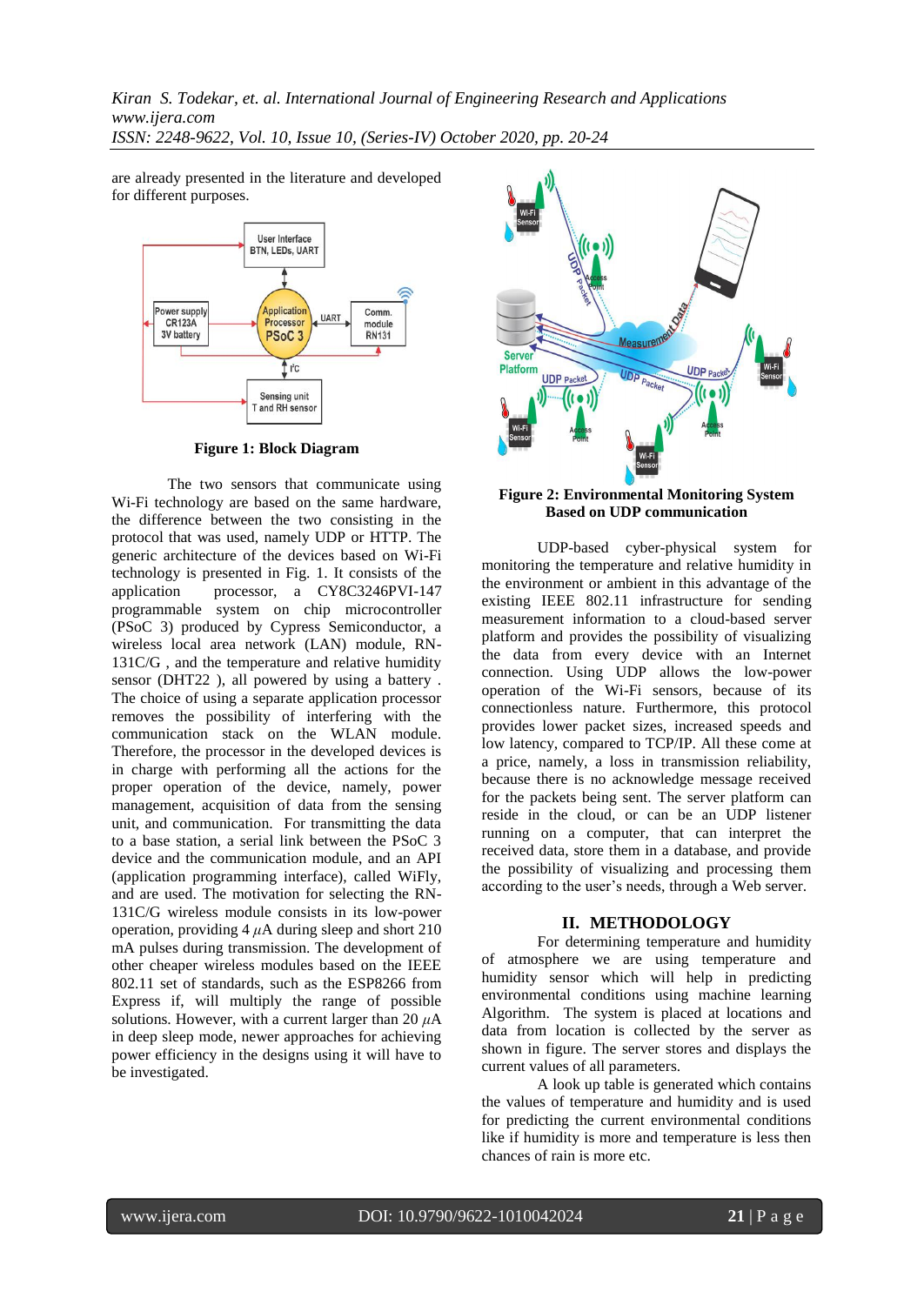The future state of the atmosphere is computed by solving numerical equations of thermodynamics and fluid dynamics. But this traditional system of differential equations that govern the physical model is sometimes unstable under disturbances and uncertainties while measuring the initial conditions of the atmosphere.

But Machine learning is relatively robust to most atmospheric disturbances as compared to traditional methods. Another advantage of machine learning is that it is not dependent on the physical laws of atmospheric processes.

Linear Regression: it uses all the features present in the dataset and gives a linear graph combining high and low temperatures. Linear regression is not used for weather classification of each day because this algorithm cannot be used with classification data.

Functional Regression: The second algorithm to be used is a type of functional regression. It looks for historical weather patterns which are similar to the present day weather patterns, and then it predicts the future weather condition.



**Figure 3: Architectural Model for Weather Prediction**

# **III. DATASET ANALYSIS WITH MODEL**

The data enclosed in our dataset is classified into the following categories:-

i) Temperature

- ii) Atmospheric pressure
- iii) Humidity

Temperature is a measure of the degree of hotness or coldness of the surroundings. It, like all weather conditions, varies from instance to instance. Similarly, atmospheric pressure and humidity, that plays a vital role in predicting whether an area will

receive precipitation or not, is also included in the dataset. Details about fog and dew point are included in the dataset as well, as they only contribute to improving the accuracy of the predictions made by the prediction models.

|                           |  | Given below is a tabular representation of the data |  |  |
|---------------------------|--|-----------------------------------------------------|--|--|
| collected in the dataset: |  |                                                     |  |  |

| Date Time        | Temperature | Humidity | Pressure |
|------------------|-------------|----------|----------|
| 04-08-2020 13:30 | 27          | 60       | 950      |
| 04-08-2020 13:31 | 27          | 60       | 950.5    |
| 04-08-2020 13:32 | 26.9        | 60.5     | 951      |
| 04-08-2020 13:33 | 26.9        | 60.3     | 951.2    |
| 04-08-2020 13:34 | 26.9        | 60.2     | 951.1    |

**Table No.1 Data Set**

## **3.1Test Metrics**

#### **3.1.1 Scikit-Learn library in Python**

Scikit-learn are a free machine learning library for Python. It highlights different algorithms like support vector machine, random forests, and kneighbors, and it likewise underpins Python numerical and scientific libraries like NumPy and SciPy.

The library has functions like accuracy score(), RandomForest(),Regressor () and many other very useful regression functions that enable us to make accurate predictions.

Given below is a snapshot of the use of the library in the code

27 #fitting logistic regression to the training set 28 from sklearn.linear model import LogisticRegression 29 classifier = LogisticRegression(random state=0) 30 classifier.fit(X train, y train)

#### **Figure 4: Implementation of Scikit-Learn Library for Logistic Regression**

#### **3.2 Pandas**

Pandas are an open source, BSD-authorized library giving superior, simple to-utilize information structures and information investigation apparatuses for the Python programming language.

Pandas have been heavily utilized in the development of this project. Given below are a few snapshots from the code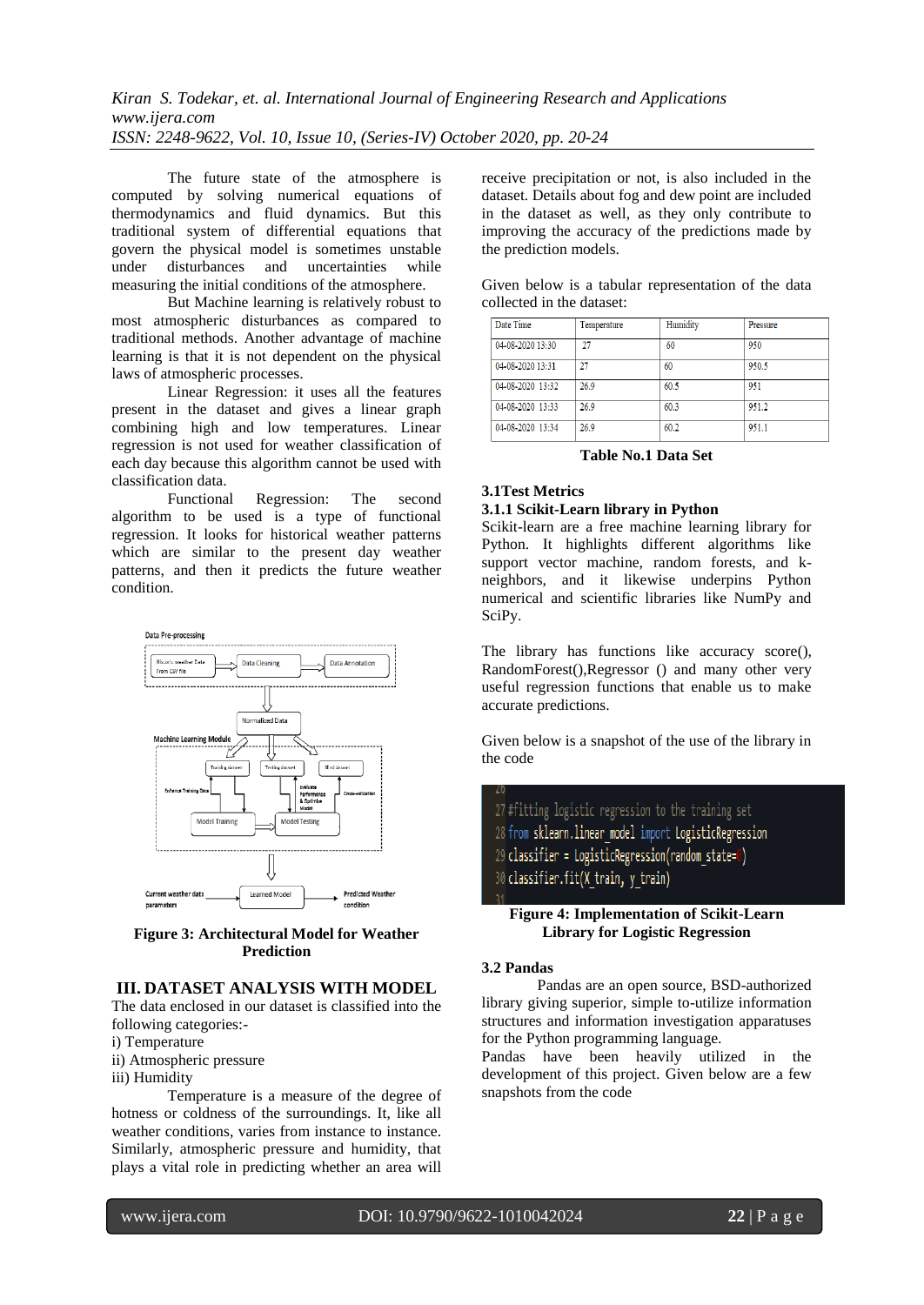

#### **3.2.1 Confusion Matrix**

A confusion matrix is a procedure which abridges the execution of an order calculation. It is a synopsis of forecast results on a characterization issue. Characterization precision can be deceiving there are an unequal number of perceptions in each class or if there are in excess of two classes in the dataset. Ascertaining a disarray lattice gives a superior thought of what the characterization demonstrate is getting right and the sorts of blunders it is making.

|                   | <b>Predicted Value</b>      | <b>Predicted Value</b>      |
|-------------------|-----------------------------|-----------------------------|
| <b>Real Value</b> | True Positive(TP)           | False Positive(FP)          |
|                   | Reality: Rain               | Reality: No Rain            |
|                   | ML model predicted: Rain    | ML model predicted: Rain    |
| <b>Real Value</b> | False Negative(FN)          | True Negative(TN)           |
|                   | Reality: Rain               | Reality: Benign             |
|                   | ML model predicted: No Rain | ML model predicted: No Rain |

### **IV. TEST SETUP**

The test process is already in-built in our system. The testing process taking place just after the model is trained. After the completion of the training process, we analyze each data entry in the test set. In order to analyze each entry, we use descriptors to extract features. Now we compare these feature values with the feature values which were initially retained using the train set. The comparison is done according to the Machine Learning model used and finally the output for each entry is received. Since each data entry is already labeled, we can compute accuracy by comparing the predicted value with the received value

# **V. CONCLUSION**

All the machine learning models: linear regression, various linear regression, polynomial linear regression, logistic regression, random forest regression and Artificial neural systems were beaten by expert climate determining apparatuses, in spite of the fact that the error in their execution reduced

significantly for later days, demonstrating that over longer timeframes, our models may beat genius professional ones.

Linear regression demonstrated to be a low predisposition, high fluctuation model though polynomial regression demonstrated to be a high predisposition, low difference model. Linear regression is naturally a high difference model as it is unsteady to outliers, so one approach to improve the linear regression model is by gathering of more information. Practical regression, however, was high predisposition, demonstrating that the decision of model was poor, and that its predictions can't be improved by further accumulation of information. This predisposition could be expected to the structure decision to estimate climate dependent on the climate of the previous two days, which might be too short to even think about capturing slants in climate that practical regression requires. On the off chance that the figure were rather founded on the climate of the past four or five days, the predisposition of the practical regression model could probably be decreased. In any case, this would require significantly more calculation time alongside retraining of the weight vector w, so this will be conceded to future work.

#### **REFERENCES**

- [1]. The system proposed by George Mois, Member IEEE et.al[1] ,"Analysis of Three IoT Based Wireless Sensors for Environmental Monitoring "
- [2]. The Mr.S.MShirsath, IJAREEIE et.al [2], "IoT based smart environmental monitoring using wireless sensor network" .
- [3]. The Mr.T.Dhineesh et.al [3]. "Analysis of IoT based wireless sensors for environmental monitoring in agriculture."
- [4]. The MrsReshmaS .Mundhe et.al [4]. "Environmental monitoring for IoT application based on wireless sensor network. "
- [5]. The Dr. R sasikumar et.al [5], "Environmental monitoring system using IoT"
- [6]. The research article on "weather forecasting using sliding window algorithm" by Kvyantum Inc. et.al
- [7]. The Mr.Jitchashivang and et.al [7], "weather prediction for Indian location using machine learning"
- [8]. Mrs Divyachauhan and Jawahar Thakur et.al [8],"Data mining technique for weather prediction.'
- [9]. Christy Kunjumonet.al[8],"Survey on Weather Forecasting using Data Minin
- [10]. Mohammad Wahiduzzaman, Eric C. J. Oliver, Simon J Wotherspoon, Neil J. Holbrook, "A